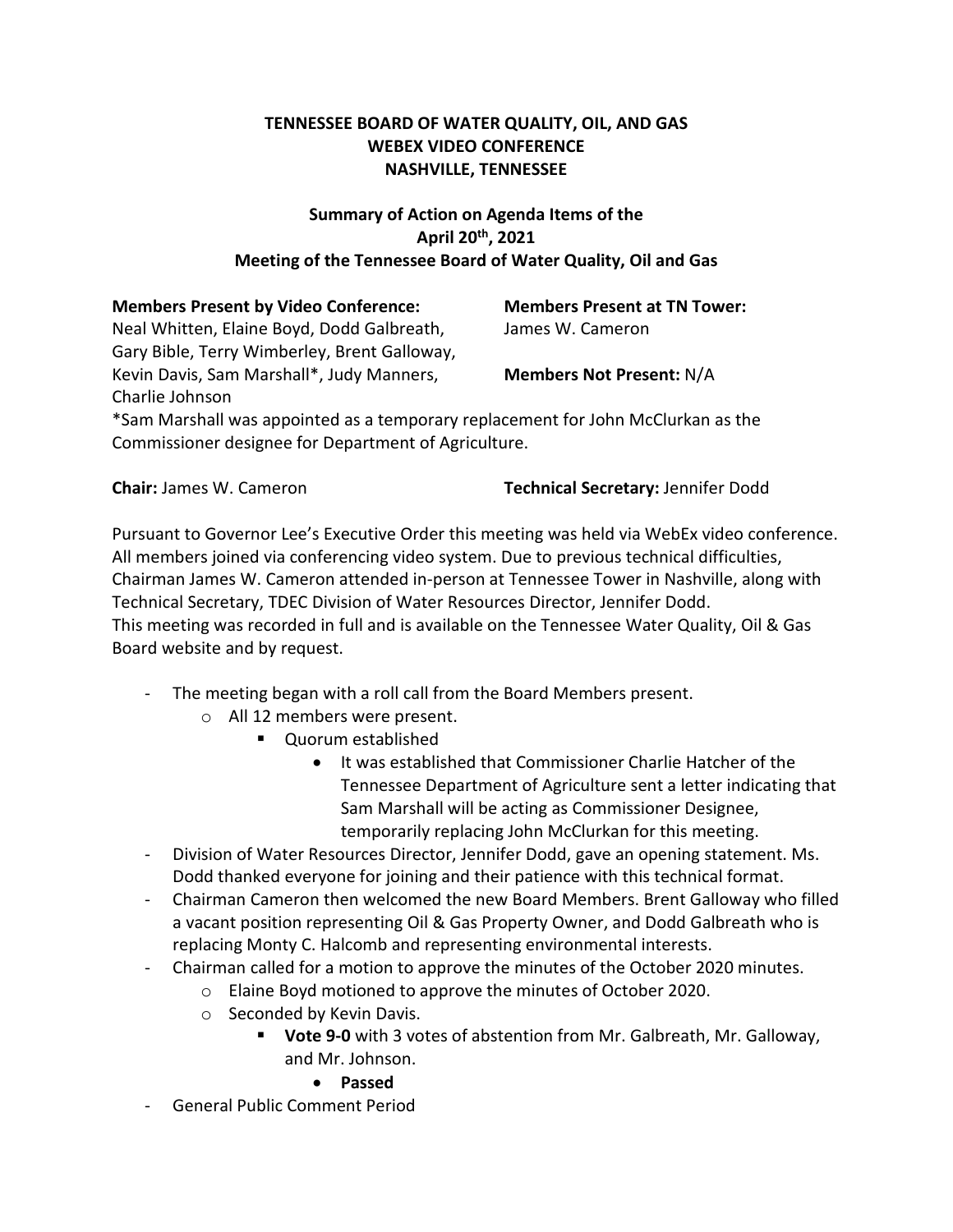- o General public comment period not pertaining to the rule updates/creation.
- o Brian Paddock
	- Mr. Paddock discussed Senate 742, House Bill 90 legislation for the State to take over complete regulation of coal mining in Tennessee. Discusses how the state could not properly manage the program. If primacy assumed again it will have no board oversite, only under commissioner authority. Will cost \$800,000-900,000 the first couple of years. Upwards of \$1million every year after that. Will be on the backs of the taxpayer.
- o Kathy Hawes
	- **Director of the Tennessee Clean Water Network. Expressed her good** experience with TDEC staff. Discussed how resources are stretched thin and that we should educate untrained citizens to capitalize on the opportunity for all Tennesseans to help with clean water initiatives. Three top priorities to help with water quality in TN:
		- Planning and Development
			- o Run away growth and strain on infrastructure.
			- o Developers are not focused on environmental issues.
		- Wastewater Infrastructure
			- o Stated concerns about overflows. Would like to participate in strategic plans on how to use stimulus funds on infrastructure.
			- o Concern over distribution of funds from the revolving fund to only urban rather than including rural areas.
		- Decentralized Systems
			- o TDEC needs to be allowed to regulate all systems.
		- Nutrients
			- o Point or non-point definitions. Monitoring and training programs need to be strengthened. TDEC needs to step up. TDEC underutilizing: TMDL, need to develop one for nutrients. Water Quality Effluent Limits, help sewage treatment plants obtain the technology to help maintain the water quality standards of the water source they are discharging into.
- o Sandra Kurtz
	- Wetlands Clean Water Act was to meet no net loss of wetlands in the United States. TN officials has paid lip service to this for lack of rules or enforcement. The State is losing wetlands at an alarming rate due to unregulated development. Development of soccer field, hotels, and condos on 60 acres of once protected land. Lack of progress reports, staff not checking on issued permits. Only if an official complaint is filed with TDEC, will an official visit the site. Citizens are not permitted to monitor any progress on permits. Developments will flood low- and middle-income residential areas. Need of more wetlands to deal with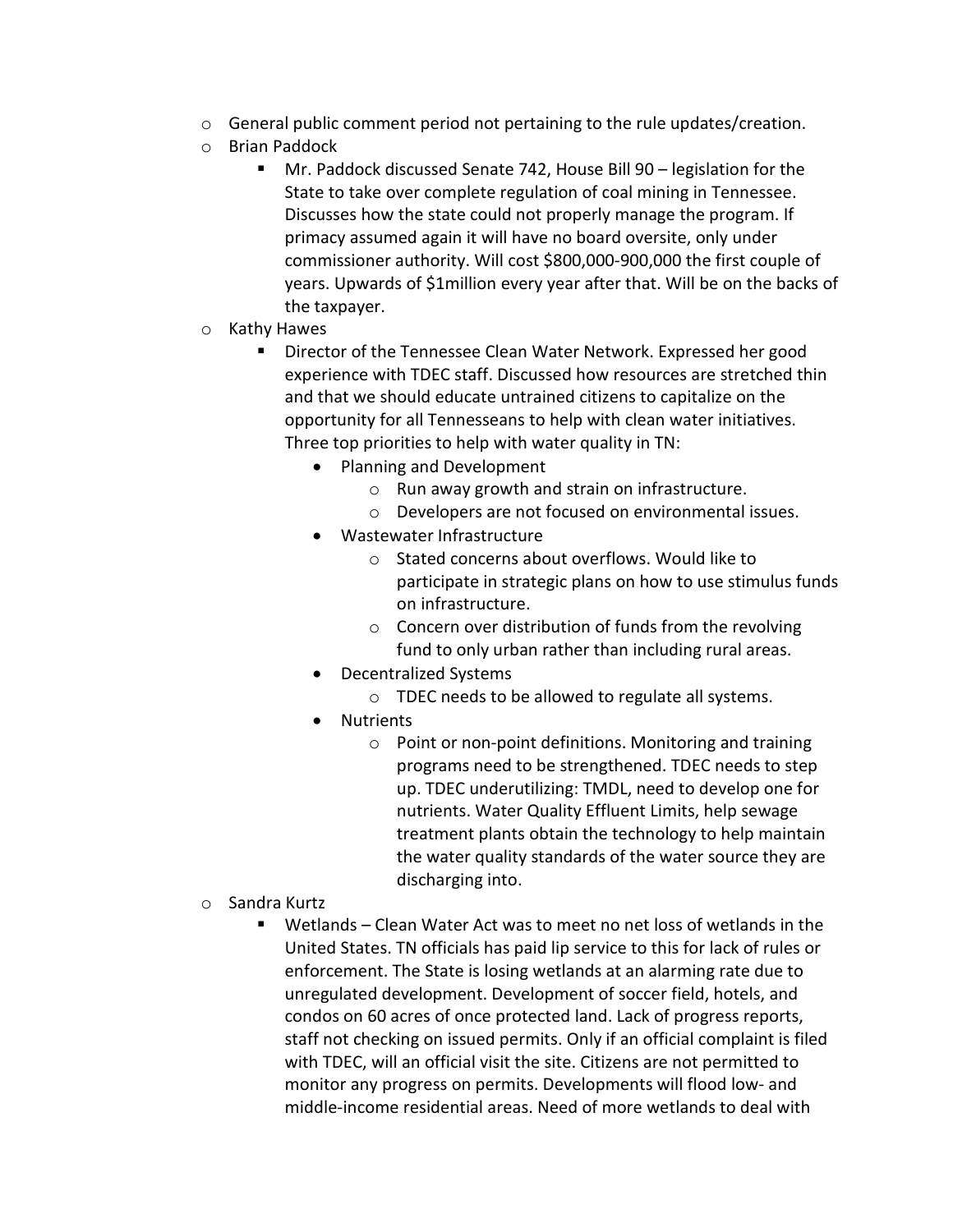flooding from extreme weather events. We need an updated inventory of current wetlands in Tennessee.

- o Anthony Wheeler
	- Signal Mountain. Worked with TDEC for the past 2 years on stormwater, sewage, acid mine drainage, and legacy coal. Grave concerns on what primacy means on Signal Mountain. Current moratorium to develop new systems to attached to the damaged sewage treatment systems. Please include in any planning group that will address these issues.
- OGC
	- o Grant Ruhl from the Office of General Council.
		- Board manual: will be ready for the October meeting.
		- Discussed the conflict-of-interest form.
			- All board members have signed.
		- Mr. Ruhl discussed the Boards authority through Tenn. Code Ann. 69-3- 110. Hearings.
- Mike Waller v. TDEC APD Case No. 04.30-201682J TDEC Case No. WPC 20-0036
	- $\circ$  Mr. Ruhl discussed the factual background of the permit, the motion to dismiss, and the initial order.
	- o No questions about the permit were asked.
	- o No comments were made about the order.
	- o Neal Whitten "Motion to not take up and review Initial Order Mike Waller ARAP"
		- Seconded by Gary Bible
		- **Vote 12-0**

## • **Passed**

- Volunteer Sand & Gravel
	- $\circ$  118(a) Appeal APD Case No. 04.30-202742J TDEC Case NO. WPC 20-0040
		- **Mr. Ruhl discussed the factual background, motion to dismiss, and initial** order.
	- o Summary Judgement APD Case No 40.30-202S63J TDEC Case No. WPC20- 0070
		- Mr. Ruhl discussed the factual background, motion for summary judgement, and initial order.
	- o Comments:
		- Michael Butler Stated that TDEC does a great job of working through the process and does an exemplary handling the permits. However, in this case Mr. Butler stated that the process didn't work. Tennessee Water Quality Control act allows for prevention of pollution and this is not considered during permitting process. Recent violations were preventable. Going forward how do we avoid this. Mr. Butler strongly disagreed with the denial of standing and asks the Board to consider what can be done to prevent pollution of the Duck River.
		- Katherine Diersen Representative of Defenders of Wildlife. Reiterates Mr. Butlers comments. Explains how vital and unique the Duck River is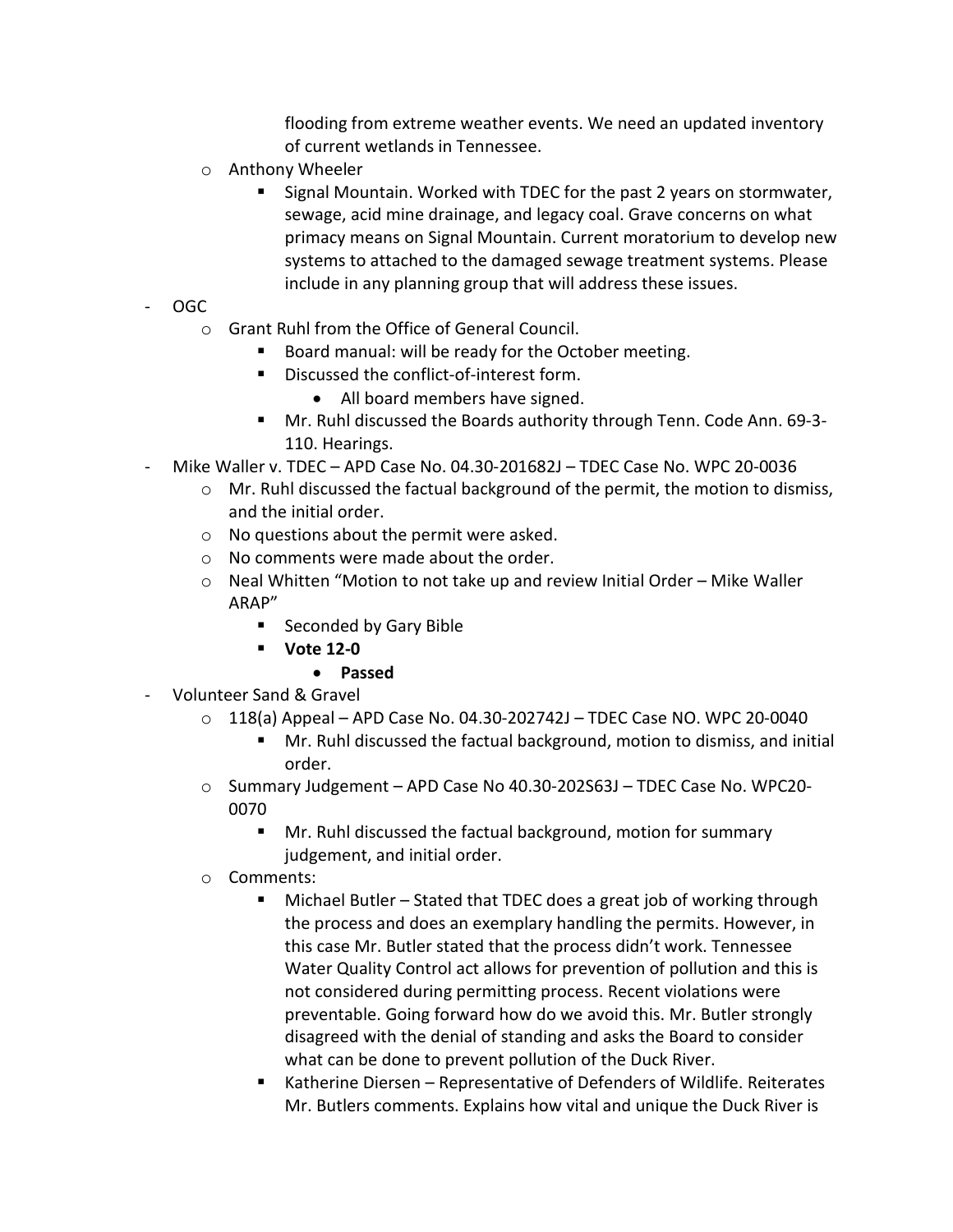and how it's a source of drinking water for multiple communities in TN. Believes that TDECs permitting process can and should protect the venerable species that live in the Duck River. Also concerns about continuous flooding and degrading of the river's habitat. Strongly believes the permit should be revoked and that there should not be any more denial that Volunteer Sand and Gravel will not cause harm to the Duck River, and its surrounding communities.

- Jim Redwine Believes the permit should be revoked. Believes that the department should consider future injury, and that current injury has occurred with flooding. States the Board has the authority to address future injury with TN Code Ann. 69-3-102B.
- o Party Response
	- Chad Swallows Strongly disagrees the comments made so far. States that he tested the waters and they were cleaner and that there was no plume of sediment. Mr. Swallows mentions how sand and gravel continues to be in multiple waterways in TN. And any storm will wash the sediment into their traps before it goes to the Duck River, therefore a net benefit.
	- Daniel Lawrence Program Manager for TDEC Mining Section. Discussed the March 28<sup>th</sup> flood event, 6.75in. over 24hr period. Mr. Lawrence discussed the color contrast that was caused during the flood event. A notice of violation was issued, Volunteer Sand and Gravel then provided samples and testing showing that the waters were cleaner.
	- Stephanie Durman  $-$  OGC representative who litigated this case. Reminded the Board that the only question is for the Board to decide if they want to review this initial order. None of the parties involved are contesting this order and that the recent flooding concerns are compliance issues not permit issues. Therefore, not relevant to the initial order. Mentioning the requests to revoke the permit, Ms. Durman stated that only the Commissioner has the authority to revoke permits, and that question would not go to the Board. The Department respectfully asks that the Board deny reviewing the initial order for two reasons. None of the parties involved appealed, and the cases were correctly decided. Ms. Durman discussed the lack of violation, parties being the only one with standing in this case and they consider this matter over, and the limits of TDECs and citizens jurisdiction. This mine does not violate any water quality standards.
	- Bill Penny Represents Volunteer Sand and Gravel in this case. Mr. Penny discussed the lack of injury.
- o Questions for counsel
	- **Mr.** Whitten asked about the procedure of a 118(a) complaint.
		- Ms. Durman answered.
	- Dodd Galbreath asked if the NOV has been rescinded?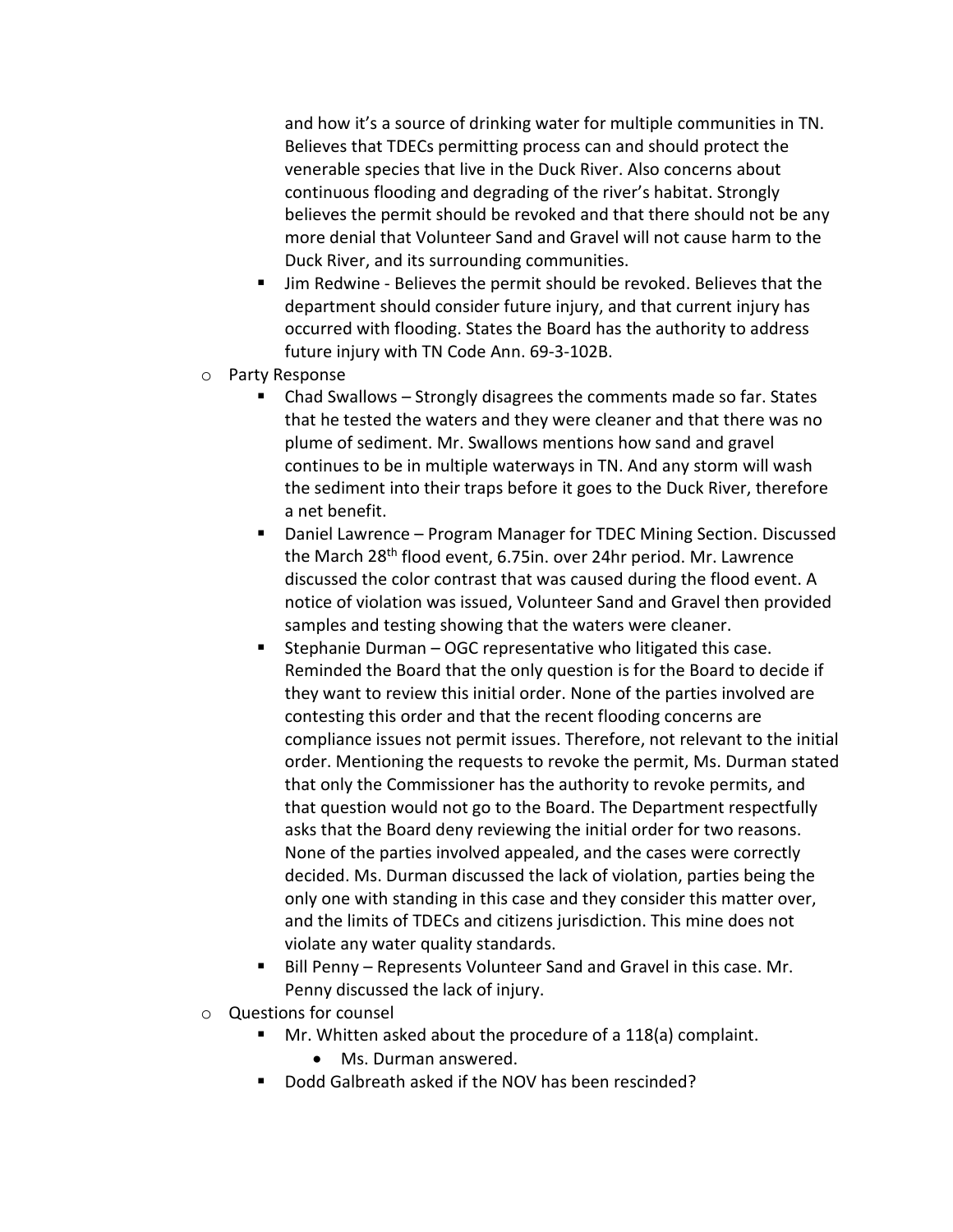- Ms. Durman stated no. Mr. Lawrence explained the data received so far.
- **Mr.** Galbreath asked if there has been any previous NOV on this site?
	- Mr. Lawrence answered no.
- Mr. Galbreath asked Mr. Butler and Mr. Redwine to briefly elaborate on any further comment they have after hearing the Party response.
	- Mr. Butler and Mr. Redwine reiterated their original comments.
- J.W. Luna Representative for Tate McNeilly stated that his client did not appeal the final order. Mr. Luna congratulated Mr. Galbreath on his appointment. Mr. Luna went on to discuss his opinion on the legality of Section 118(a) citizens complaint and the duty of TDEC to protect against likely pollution. Mr. Luna continued to discuss the case and options for the commissioner to halt this permit.
- Mr. Swallows Mr. Swallows made a comment stating that the McNeilly family will no longer own the property at the end of the month. And the results of a FEMA flood study.
- Ms. Durman Stated that the parties involved in this matter have not appealed, and that the Board should not weigh the comments from Mr. Redwine and Mr. Butler in their decision due to the fact they have not appealed themselves and have no standing in this case.
- Judy Manners One of the commenters stated that there was an ARAP issued after the fact? If that's the case, what was it for?
	- Ms. Durman and Mr. Lawrence answered, no.
- $\blacksquare$  Ms. Manners is the 26(a) permit required?
	- Ms. Durman explained that the 26(a) is a TVA program and that TDEC does not enforce that. It is between TVA and Volunteer.
- Ms. Manners There was no federal permit required, that we are aware of, on this site?
	- Mr. Penny That is correct
- Mr. Bible asked Mr. Redwine and Mr. Butler, when they submitted that photo to the Board showing a possible color change, had they made any effort to determine what the photo was actually showing?
	- Mr. Butler Explained that he was on site 2 days before the river crested. Mr. Butler explained that he witnessed the water movement.
- Elaine Boyd Stated that the Board may have strayed away from the question, which is to formally review either of the two initial orders. Ms. Boyd continued stating that we have had a lot of discussion about validity, but our task is to determine if we want to review the initial orders. And given the information we have received and given that neither of those petitioners has requested we do so, I move that we do not take up and review the initial orders.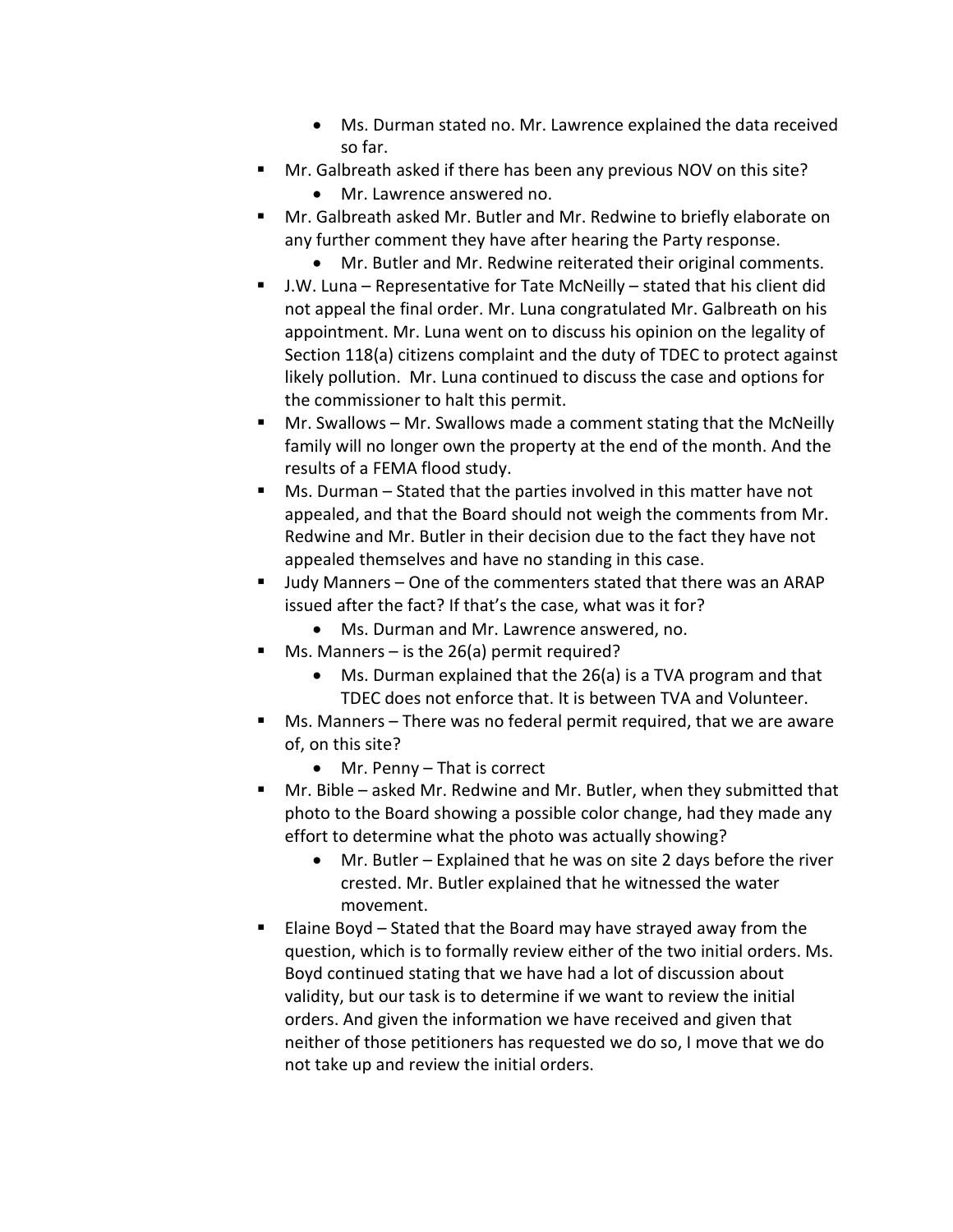- o Ms. Boyd "Motion to not take up and review Initial Order Volunteer Sand and Gravel 118(a) – WPC 20-0040
	- Seconded by Brent Galloway
	- Chairman asks for any further discussion by the Board members before the vote.
		- Mr. Galloway stated that the Boards role is to be the peoples check on Government's decisions related to the primary statutory interests of our water quality act. Mr. Galloway continued that he understands there might be slight legalities or standing issues but does the Board agree that there are issues that merit further evaluation and further input. This project has experienced a test with flooding and Mr. Galloway thinks it's a good idea to reanalyze this.
			- o Chairman Cameron reminded the Board of its authority and what would be provided to the Board should the Board take up and review the order.
		- **Vote: 9 – 2 Passed**
- o \*Frank McGinley expressed trouble with his microphone, he stated via e-mail that he votes Aye.
- o Ms. Boyd "Motion to not take up and review Initial Order Volunteer Sand and Gravel NPDES Permit Appeal – WPC 20-0070
	- Seconded by Mr. Galloway
		- **Vote: 9 – 2 Passed**
- o **\***Frank McGinley expressed trouble with his microphone, he stated via e-mail at the time of the vote that he votes Aye.
- Chairman called for adjournment for lunch.
- Quorum Call
	- o 11 members present
		- **Quorum established**
- Britton Dotson Technical Fellow Division of Water Resources
	- o Rule Chapter 0400-40-06 Presentation
- Public Comment on 0400-40-06
	- o Anthony Wheeler Reiterated his earlier comments.
	- $\circ$  Jim Redwine Made comments on the alternative sewer regulations
	- o Charles Schneider Made comments in support of this rule chapter.
- Board Deliberations
	- o Mr. Galbreath asked about the representation that will be included in the work/stakeholder groups.
	- o Sam Marshall asked about the definitions and permits of animal feeding operations.
- Ms. Manners "Motion to approve rule chapter 0400-40-06"